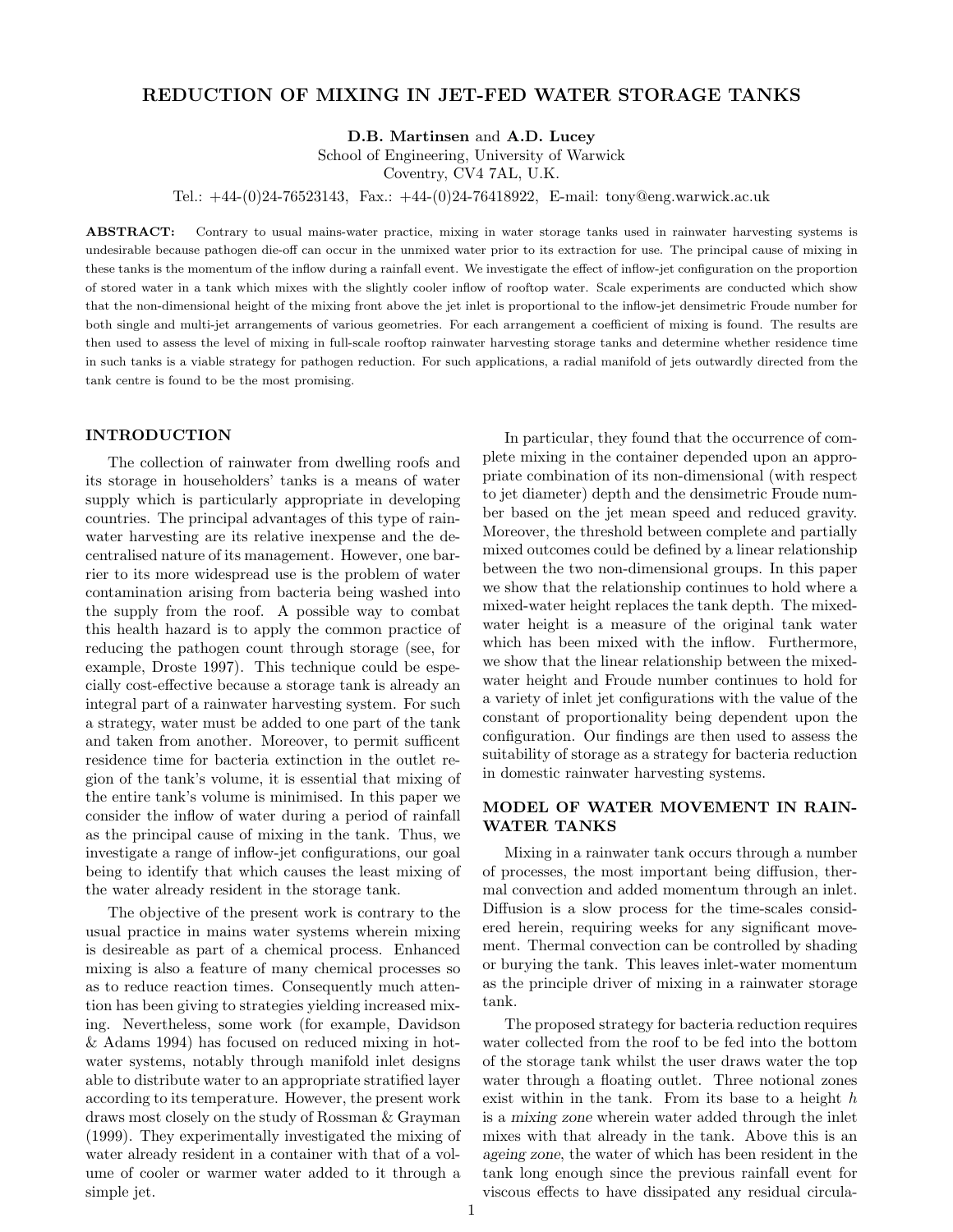tion. With the addition of new rainwater to the mixing zone below, this zone moves, as a slug of fluid, upwards within the tank. Finally, above the ageing zone there is a freshwater zone from which water is drawn for use. Of course, the water here comes from the ageing zone; as water in the ageing zone moves up the tank with subsequent rainfall events, sufficient time passes for bacteria die-off to occur before it reaches the outlet. To permit enough time for this occur, it is essential that height of the interface between the mixing and ageing zones is minimised for a given addition of new water to the tank. This requirement motivates the present investigation of inlet-jet arrangements.

The stratification implied by the zonal categorisation above is supported by the fact that the rainwater entering through the inlet is at a lower temperature (typically 5 ◦ C) than the water already in the tank. The dependence of water density,  $\rho$  (in kg/m<sup>3</sup>), on its temperature, T (in degrees Celsius), for the range  $15^{\circ} < T < 45^{\circ}$  is approximately given by

$$
\rho = 1000.3 - 0.005(T^2 + T). \tag{1}
$$

A reduced gravity,  $g'$  is then defined by

$$
g' = g\left(\frac{\rho_f}{\rho_t} - 1\right),\tag{2}
$$

where  $\rho_f$  and  $\rho_t$  are respectively the densities of the feed water and the ambient water in the tank. Following Fisher et al. (1979), we now define the densimetric Froude number,  $F_d$ , of the jet as

$$
F_d = \frac{u}{\sqrt{g'd}},\tag{3}
$$

where  $u$  is the mean speed of the jet fluid at entry to the tank and  $d$  is the jet diameter. When a buoyant (here negatively) jet discharges into unconfined or semiconfined ambient water, there is a competition between any vertically directed momentum of the jet the buoyancy forces acting on it. Thus there exists a vertical distance from the jet's entry point for which further vertical travel ceases. Fisher *et al.* found this distance,  $h$ , to obey the equation

$$
\frac{h}{d} = kF_d \tag{4}
$$

where  $k$  is a constant which lies in the range 0.5–0.7.

Rossman & Grayman (1999) have shown that (4) also holds for vertical or horizontal jets issuing into a confined body of fluid where jet impact on the walls of the container and its redirection play a significant part in the mixing dynamics. In their work,  $h$  represented the threshold depth for which full mixing occurred and k lay in the range 0.8–1.5. Here, we show that (4) also holds when  $h$  represents (by height) the part of the original volume of container water which has mixed with the inflow; we term it the mixed-water height. It also holds for a wide range of inlet flows with each inlet configuration having a particular value for the coefficient of mixing,  $k$ . Thus, for the present application, wherein we wish to minimise  $h$  for a given inflow, one objective is to determine which configuration yields the lowest value of k.

### EXPERIMENTAL METHOD

Experiments have been conducted on a scale model using the apparatus depicted in Fig. 1. The different inlet arrangements investigated are shown schematically in Fig. 2. If the densimetric Froude number is matched between model,  $\mathfrak{h}_m$ , and prototype,  $\mathfrak{h}_p$ , then, provided  $(4)$  characterises the height, h, of the mixing front above the inlet, the experimental results can be applied to rainwater tanks through the scaling

$$
\frac{h_m}{d_m} = \frac{h_p}{d_p} \tag{5}
$$

In order to study the range of Froude numbers appropriate to the prototype inflow, we use salinity to generate the reduced gravity of the feed water, an approach often used in model experiments; see, for example, Linden (1999). This permits the use of higher jet speeds which has the advantage of reducing the mixing time-scales in the experiments before equilibrium is achieved. The tank is made of clear acrylic and has a diameter, D, of 200 mm. We remark that D does not appear in the scaling law (5), nor does the overall tank geometry figure in the mixing model. However, in the investigation that follows, the distance,  $x$  (see Fig. 2a) of the jet orifice to the opposing wall of the tank is varied and only very weak dependence on this distance is found. For all the results presented below, the jet orifice (or manifold) was located at 0.1H above the bottom of the tank. The apparatus had a moveable base allowing this distance to be changed (keeping the vertical location of the inlet fixed). However, experimentation showed only weak dependence on this parameter provided it remained close to the base of the tank. Of course, in a real application, it would be undesirable to place the inlet at the bottom of the tank since deposited silt would be stirred up and entrained by the inflow. Jet-orifice sizes and values of the reduced gravity are given in the legends of the results figures.

The experimental procedure is illustrated schematically in Fig. 3. To visualise the interface between tank water mixed with the feed water, dye is also mixed with the saline feed water. Diffusion time-scales for the dye were much longer than those of the experiment. Throughout the experiment, the height of the interface between dyed and clear water,  $h_d(t)$ , and the water-surface height,  $h_w(t)$  are measured for increments of time  $t$ . At the start of the experiment (Fig. 3a),  $t = 0$  and the height of clear water is  $h_w(0)$ . In the mixing period (Fig. 3b),  $0 < t < t_m$ , where  $t_m$  is the total mixing time, both the interface and the surface height increase but  $\dot{h}_d(t) > \dot{h}_w(t)$ , where the dot notation indicates differentiation with respect to time. Once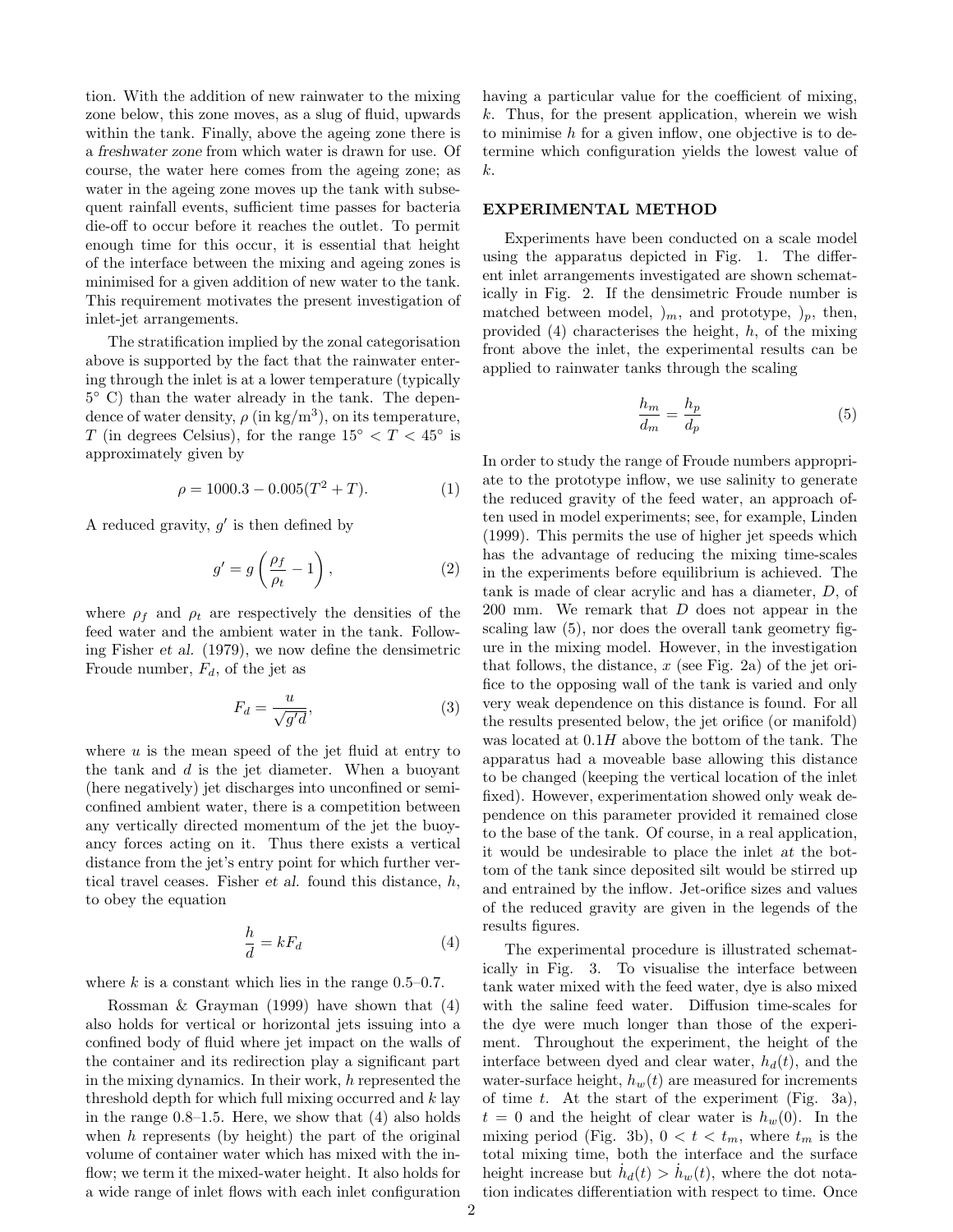mixing is complete (Fig. 3c),  $t > t_m$  and both the interface and surface height continue to increase but now  $\dot{h}_d(t) = \dot{h}_w(t)$ . This means that the vertical extent of clear water,  $[h_w(t) - h_d(t)]$  remains constant, although it continues to move upwards as a slug of fluid due to the continued addition of feedwater. The volume of the original clear water in the tank which has mixed with the inflow water is quantified by the mixed-water height, h, which is given by

$$
h = h_w(0) - \underbrace{[h_w(t) - h_d(t)]}_{\text{constant for } t > t_m}.
$$
 (6)

Thus, the experiment is stopped at a time  $t = t_f$  when the value of  $[h_w(t) - h_d(t)]$  shows no further change, indicating that  $t_f > t_m$  and that the mixing process is complete. The mean speed of the inflow jet for the run is then found using

$$
u = \left(\frac{D}{d}\right)^2 \frac{h_w(t_f) - h_w(0)}{t_f}.\tag{7}
$$

Most experimental runs had  $h_w(0) = 100$  mm although a number used 70 mm to confirm that there was insignificant dependence of the mixing results upon  $h_w(0)$ . Throughout, corrections for temperature effects were incorporated in the evaluation of the densimetric Froude number. In addition to recording quantitative results, the light sheet depicted in Fig. 1 permits qualitative understanding through observation of the jet's behaviour and the mixing process.

#### RESULTS

Results for the straight horizontal inlet shown in Fig. 2a are presented in Fig. 4. Here, and in the following Figs. 5, 6 and 7, we plot the non-dimensional mixedwater height,  $h/d$ , against the densimetric Froude number. In Fig. 4 are collected the results of experimental runs for different inlet-jet diameters,  $d : 6.5{\text -}10.5$  mm, a range of reduced gravity,  $g'$  : 2.1–8.5 m/s<sup>2</sup> and different values of the distance between the jet orifice and the opposing wall of the tank,  $x:10-190$  mm. Experimental observations show that, for low Froude numbers and high  $x$ , the jet first falls to the floor of the tank as it travels across to impact upon the far wall. For high Froude numbers or low values of  $x$ , the jet impacts directly upon the opposite wall. Thereafter, in both cases, the jet climbs the wall until it is overturned by the buoyancy forces to then spread out horizontally. Quantitatively, the present combinations of parameters show non-dimensional data collapse which follows the mixing rule (4) proposed by Fisher et al. (1979). The gradient of the best fit line drawn in Fig. 4, gives a coefficient of mixing,  $k = 0.91$ , which is good agreement with the findings of Rossman & Grayman (1999).

A horizontal circulating inlet (Fig. 2b) provided a spreading jet which spiralled downwards around the tank circumference to the bottom of the tank. Results for this case are plotted in Fig. 5. The shaded region in this and subsequent figures represents the area above the line of best-fit in the standard straight-inlet case of Fig. 4. Given the objectives of the present application, this inlet configuration, which has a measured coefficient of mixing of 0.65, represents an improvement to the standard straight inlet.

A means of increasing inlet area and thus reducing jet velocity is to use a manifold inlet design. Each jet will have a Froude number and associated mixing height. However the total mixing height might be expected to be less than for a single jet of the same total cross-sectional area because each individual jet has a much smaller diameter. The characterisation of the manifold considered the effects of each jet in the manifold individually with the discharge rate being the total divided by the number of jets. Two types of manifold were tried. Linear (Fig. 2c) and radial (Fig. 2d). Results for both are plotted in Fig. 6; the linear manifold has either 8 or 22 jets and the radial has either 4 or 8 jets incorporated into the manifold. It is clear that a linear manifold yields much higher values of  $k$  – hence greater mixing – than that of the standard single straight inlet. It is also clear from Fig. 6 that the value of  $k$  is increased by subdivision into smaller diameter jets. However, the radial manifold is seen to produce results which are closely comparable with but not better than (for minimised mixing) the standard case, irrespective of the number of jets.

The final inflow consideration considered (Fig. 2e) has the inflow jet directed downwards. Both the jetorifice distance from the base,  $y$ , and side wall,  $x$ , were varied. However, it was found that the results for this case, presented in Fig.  $6$ , were insensitive to x. (See the two sets of results for  $y = 5$  mm.) In contrast, values of the coefficient of mixing,  $k$ , decrease as  $y$  is decreased. The gradients of the best-fit lines in Fig. 7 lead to the following approximation of  $k$  upon  $y$ ,

$$
k = \frac{1}{2} \left( \frac{y}{D} \right) + 0.4. \tag{8}
$$

Finally, the dependence of the coefficient of mixing upon inlet configuration is summarised in Table 1. Clearly a vertical inlet generates the least mixing of water already in the storage tank for a given inflow Froude number. However, it will be seen in the dimensioned applications, a radial manifold proves to be more practicable.

### APPLICATION TO ROOFTOP RAINWATER HARVESTING

Having determined the coefficient of mixing for the various inlet arrangements shown in Fig. 2, we can now assess whether storage is a viable strategy for bacteria reduction in typical rainwater storage tanks used in developing countries. First we note that the volumetric inflow rate is given by  $I_R A_R C_R$ , where  $I_R$  is the rainfall intensity,  $A_R$  is the roof catchment area and  $C_R$ is the run-off coefficient. The mean speed of the fluid jet(s) is thus given by

$$
u = \frac{I_R A_R C_R}{A_j} \tag{9}
$$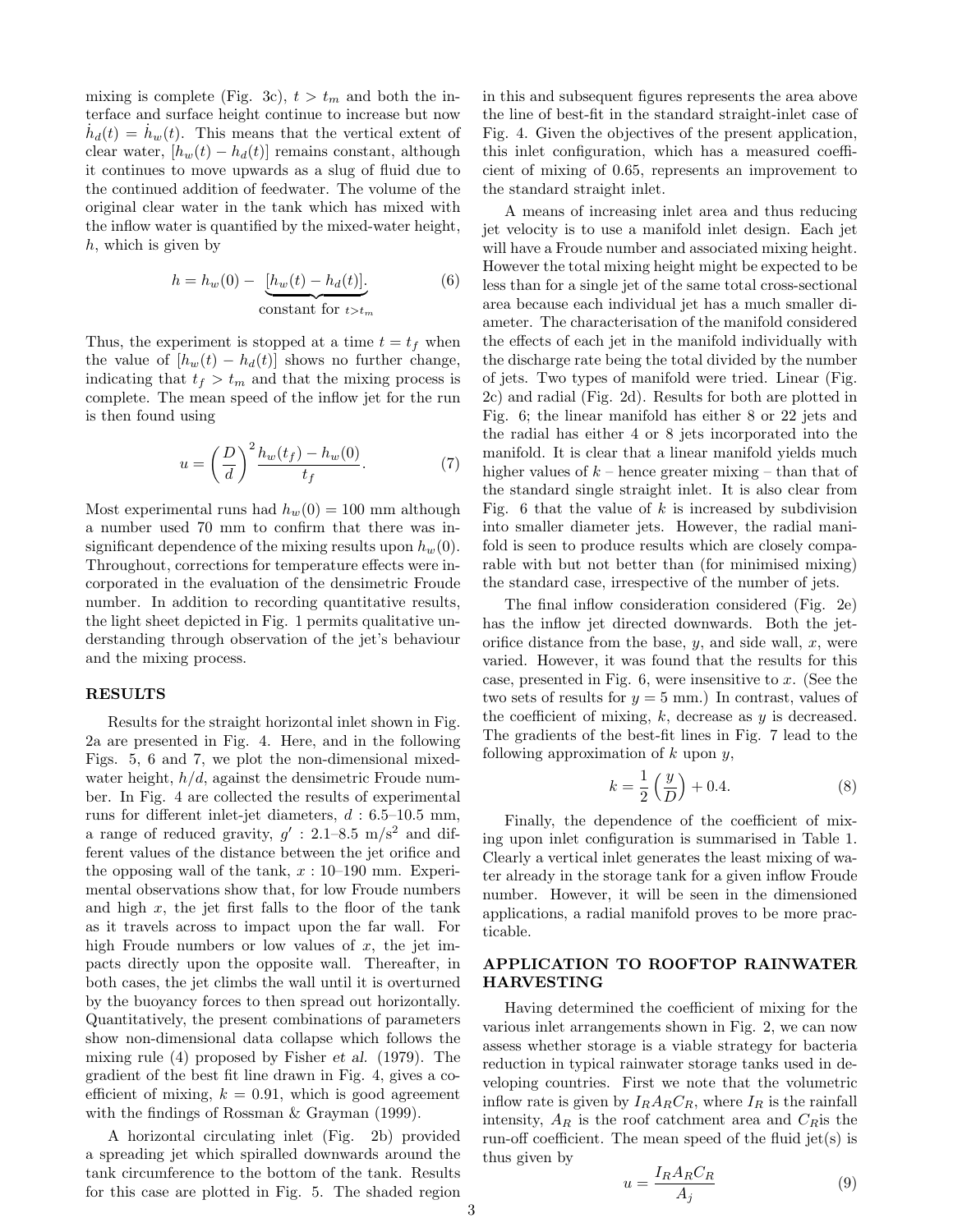where  $A_i$  is the (total) cross-sectional area of the jet(s). This, combined with (1)-(4), gives the dimensional value of the mixing height as

$$
h = \frac{129I_R A_R C_R k}{(d^3 T_t \Delta T)^{\frac{1}{2}}} \times \beta,
$$
\n(10)

for a single jet of diameter d; a similar expression can be found for the manifold arrangements. In (10),  $\Delta T$ is the temperature difference between the water already resident (at  $T_t^{\circ}$ C) in the tank and that of the inflow whilst the factor  $\beta$  is given by

$$
\beta = \left[\frac{1 - 0.000005(T_t^2 + T_t)}{1 - (\Delta T - 1)/(2T_t)}\right]^{\frac{1}{2}}.
$$
\n(11)

For  $\Delta T = 5$ °C and the range of applicability of (1),  $\beta$ lies in the range  $1.018 - 1.074$  and so can reasonably be approximated by unity.

We now evaluate (10) using data for two types of rainwater storage tanks found in developing countries, namely the Thai household rainwater jar and the tank used in the ALDEP catchment system from Botswana. From Gould & Nissen-Petersen (1999), values of  $A_R$ , tank capacity and tank height,  $H_t$  are included in Table 2. We use a typical temperature difference,  $\Delta T = 5$ °C and an ambient water temperature,  $T_t = 25$ °C. Rainfall intensity,  $I_R$ , has been taken to be 4 mm/minute  $(6.7\times10^{-5} \text{ m/s})$ , this high value occurring only for short periods and, in reality, often limited by gutter capacity. We have assumed that  $C_R = 1$ . These values represent the worst case for reduced mixing. Table 2 then lists the predicted mixing heights, h, for a variety of inflow arrangements. Clearly, if  $h \geq H_t$ , then all the water already resident in the tank will be mixed with that of the roof water inflow and the strategy for bacteria reduction fails. Highlighted in Table 2 are those inlet arrangements which would result in  $h < H_t$ . This is the weakest criterion for a successful strategy. If the rainfall duration,  $t_R$ , is sufficiently long, then it can be seen from Fig. 3c that the height of mixed water,  $h_d$ can reach the top of the tank, not through further mixing but through the continued addition of water after  $t_m$ . To preserve some unmixed water in the tank at the end of a single rainfall event of time  $t_R$ , the condition  $h_d(t_R) < H_t$  must hold. This then requires that

$$
t_R < \frac{A_t (H_t - h)}{I_R A_R C_R},\tag{12}
$$

where  $A_t$  is the cross-sectional area of the tank. If water is to spend sufficient time in the ageing zone over a succession of rainfall events, then  $H_t$  in both (12) and the weaker condition,  $h < H_t$ , should be replaced by a suitable fraction of  $H_t$ . Since, for example,  $h = 0.42H_t$ (Thai jar) or  $0.09H_t$  (ALDEP) for the radial manifold in Table 2, the proposed strategy for pathogen reduction through storage could be workable.

#### CONCLUSIONS

The effect of inlet configuration on the mixing of higher-density water and water already in an tank has been experimentally investigated. It has been shown that the relationship between a non-dimensional mixing height and inlet-jet densimetric Froude number, proposed by Fisher et al. (1979) and validated by Rossman & Grayman (1999) for full mixing of a confined body of water, continues to hold for the zonal mixing herein and for a variety of both simple and geometrically complex jet arrangements. We have shown how the constant of proportionality - or mixing coefficient,  $k - i$  is dependent upon the inlet arrangement. For single jets, the lowest values of k are found for a downward jet in close proximity to the tank base whilst for horizontal jets, those directed tangentially along the tank wall yield a lower k than those radially directed from the tank wall. Multiple jets arranged in a linear manifold give higher k values than simple jets whilst those for radial (outwardly from the tank centre) manifolds are comparable. Radial manifolds offer a means to increase the total crosssectional area of the inlet and may have the most utility in applications. Our investigation has led us to propose inlet configurations which will minimise the mixing in storage tanks, a desirable objective for the reduction of pathogens in rooftop rainwater harvesting systems.

### APPENDIX I. REFERENCES

- Davidson, J.H. and Adams, D.A. (1994) "Fabric stratification manifolds for solar water heating", ASME: Journal of Solar Energy Engineering, 116, 130-136.
- Droste, R.L. (1997) Theory and practice of waste-water treatment, Wiley, New York.
- Fischer, H. B., List, E. J., Kohl, R. C., Imberger, J. and Brookes, N. H. (1979). Mixing in inland and coastal waters, Academic Press, New York.
- Gould, J. and Nissen-Petersen, E. (1999). Rainwater Catchment Systems for domestic supply, Intermediate Technology Publications, London.
- Linden, P.F. (1999). "The fluid mechanics of natural ventilation", Annual Review of Fluid Mechanics, 21, 201-238.
- Rossman and Grayman (1999). "Scale model studies of mixing in drinking water storage tanks", ASCE Journal of Environmental Engineering, 25, 755-761.

#### APPENDIX II. NOTATION

The following symbols are used in this paper:

- $A_t$  = cross-sectional area of storage tank;
- $A_R = \text{roof area};$
- $A_i =$  (total) cross-sectional area of jet(s);
- $C_r = \text{run-off coefficient};$
- $d =$  diameter of incoming stream/inlet diameter;
- $D = \text{rank diameter};$
- $F_d =$  densimetric Froude number  $[u/(g'd)^{\frac{1}{2}}]$ ;
- $g =$  acceleration due to gravity;